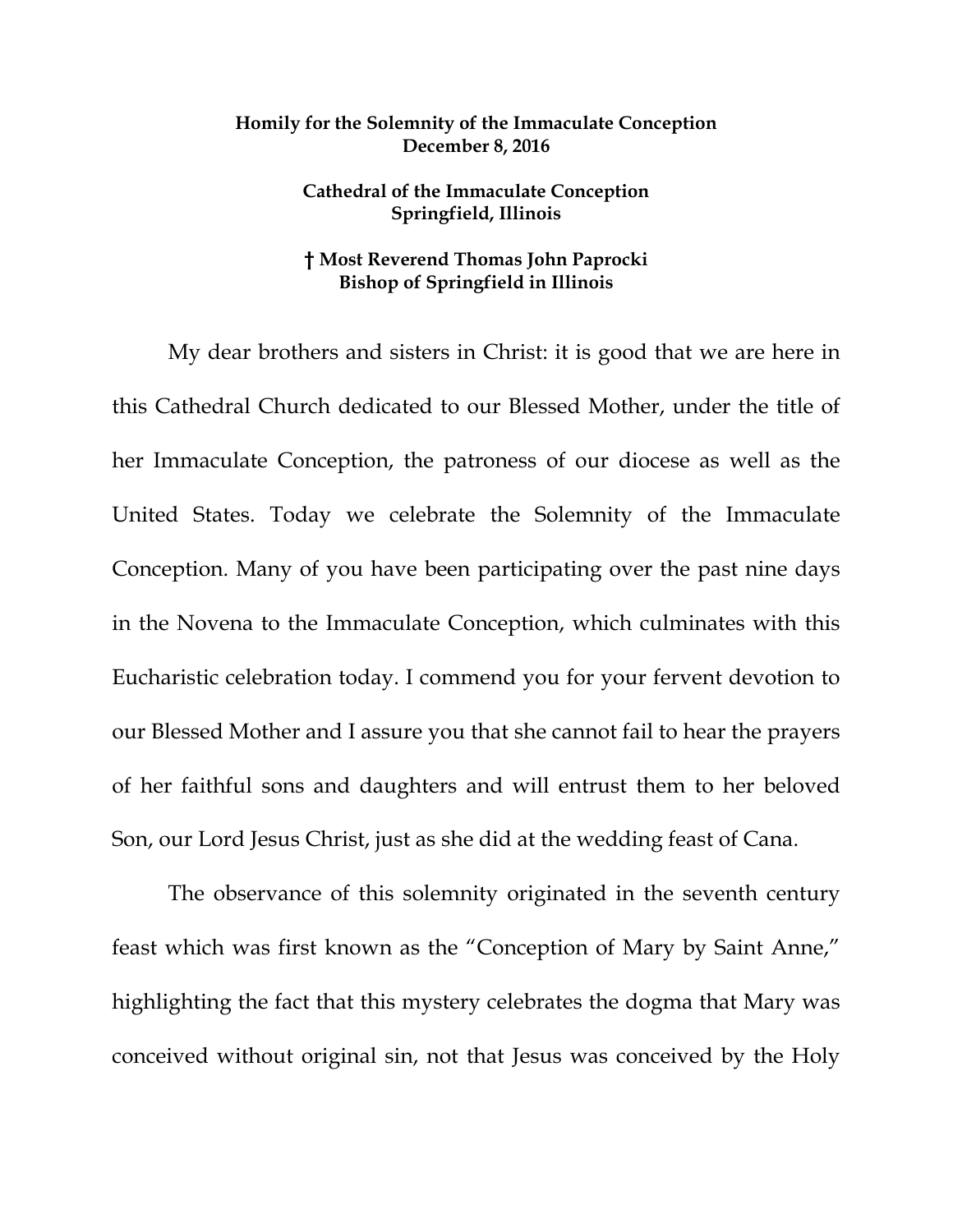Spirit, as some people mistakenly believe. Pope Clement XI established this solemnity for the entire Church in 1708.

Pope Pius IX, in his apostolic letter *Ineffabilis Deus*, issued on December 8, 1854, wrote that God filled Mary "with the greatest abundance of His celestial gifts, and her participation in the divine nature exceeds that of all the angels and saints together. Her life reflects so great a fullness of innocence and sanctity that a more exalted creature cannot be conceived of, except in the Creator Himself."

Saint John Paul II, in his address of December 8, 1982, said that we look up to Mary "as on a Star that guides us, shining through the dark clouds of human uncertainty. The annual Solemnity of the Immaculate Conception shrines bright from within the background of the Advent liturgy. We contemplate Our Lady in the divine economy of salvation as the 'Gate of Heaven' through which the Redeemer comes into the world."

To us this may seem a rather esoteric festival, a theological peculiarity, particularly in light of the earthiness of this season, the earthiness of a poor couple wandering the earth in search of home, the hominess of the King of the Glory silently insinuating Himself through the power of the Holy Spirit into the womb of a poor Jewish girl.

2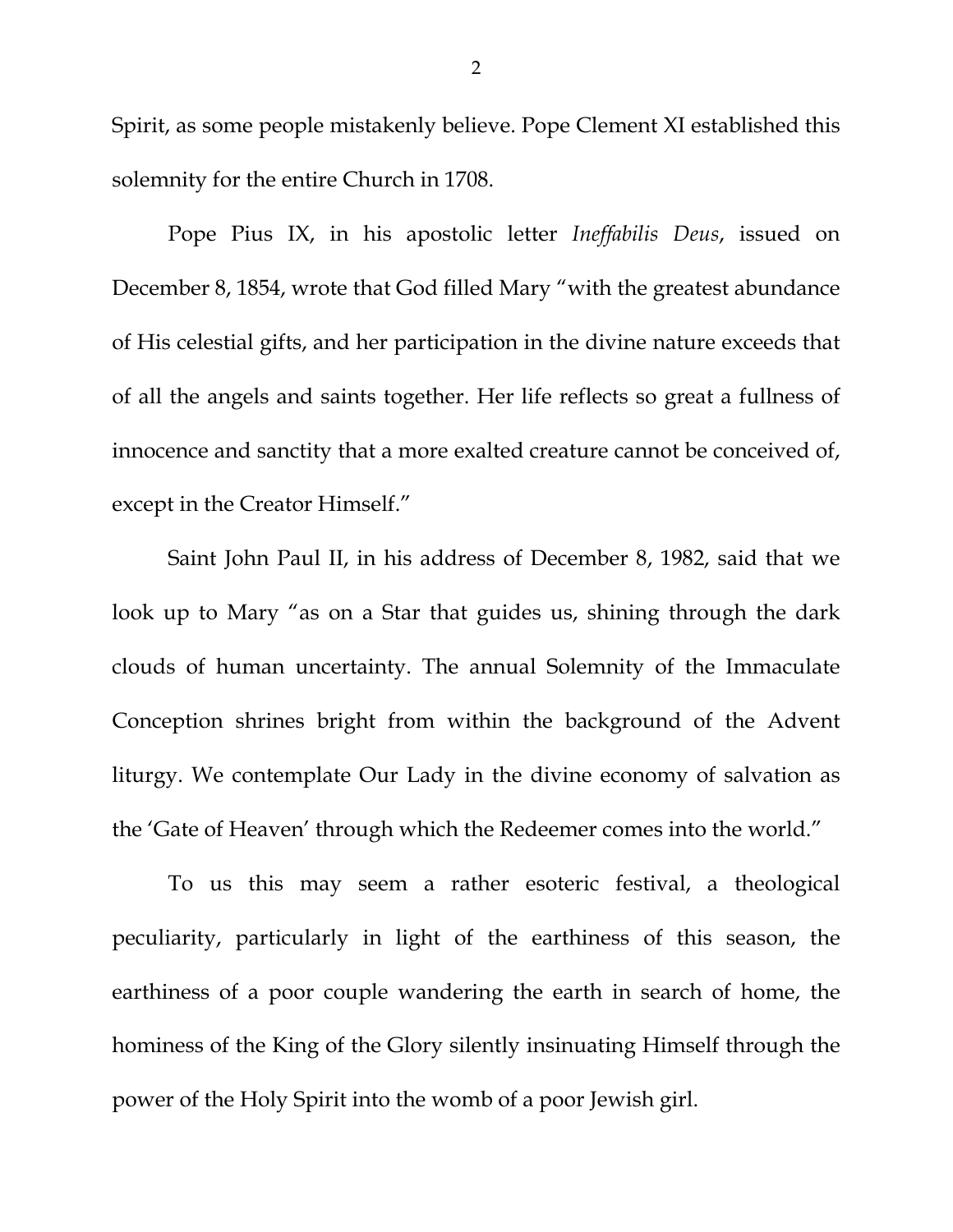The solemnity today may seem more relatable to us if we have a pretty firm image of St. Ann and St. Joachim, the old couple whose life was incomplete without the little girl who would be their destiny *and* the destiny of the nations and the ages.

Today we celebrate a spark, a moment in time when the world was changed forever. Today we celebrate something different. Today we celebrate not something that was. Today we celebrate what will be. Today we celebrate what we can become.

What have we become? What do we want to become?

We want to be good, but sometimes we find it to be a struggle.

We want to be holy but sometimes it's difficult to resist temptation.

During this season of the year, we might meditate on a famous Christmas carol. I know it's not quite time yet, but it is very fitting for this solemnity and we never sing it in this country. It's an old English hymn called "In the Bleak Midwinter."

The words are by the Victorian poet Christina Rossetti. Here are the last two verses. These verses capture this season perfectly.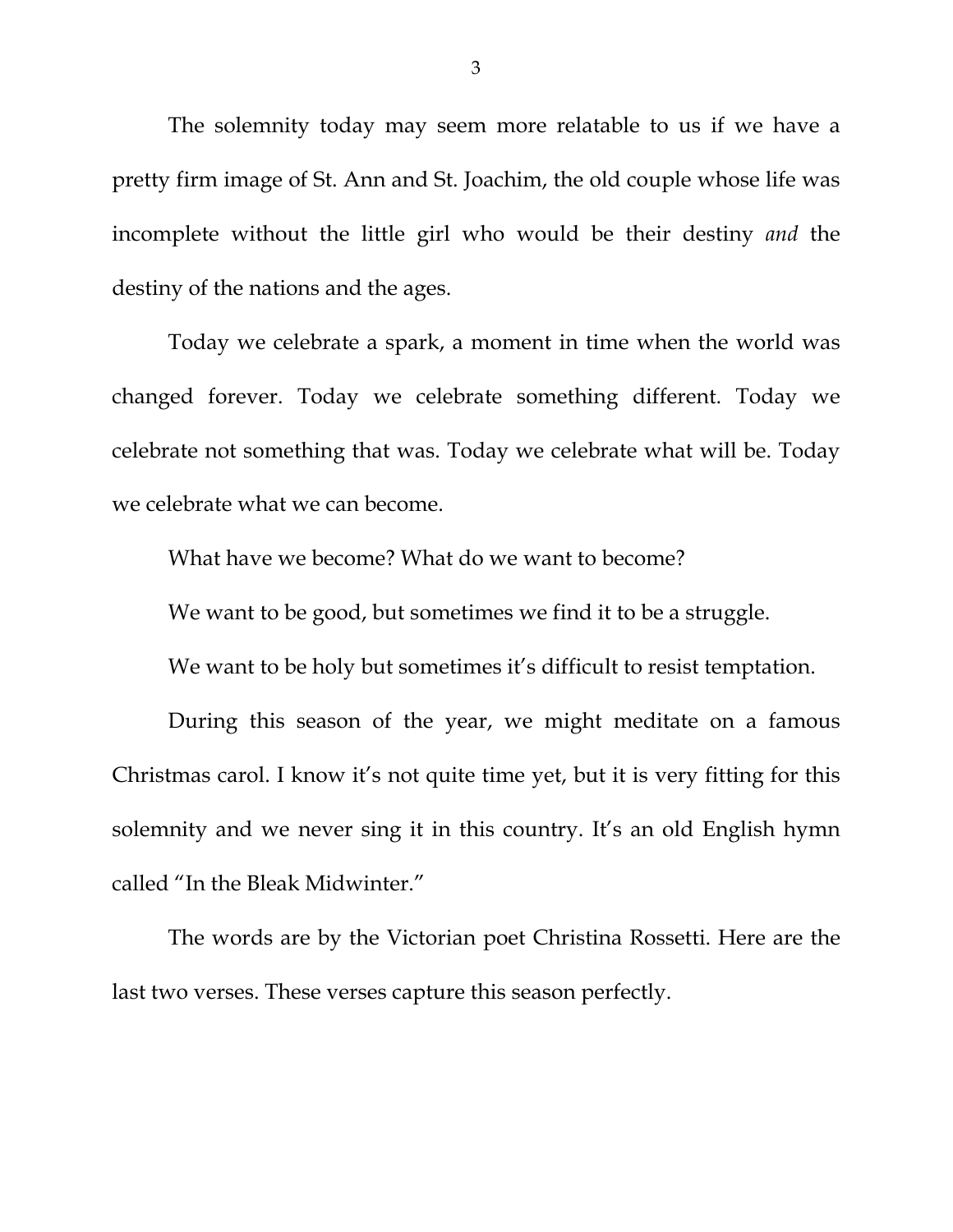Angels and archangels May have gathered here Cherubim and seraphim Thronged the air But only his mother In her maiden bliss Worshiped the Beloved With a kiss

What can I give him? Poor as I am If I were a shepherd I would bring a lamb If I were a wise man I would do my part Yet what I can I give him Give my heart

Brothers and sisters, in light of this great mystery, can we, like Ann and Joachim, can we, like Mary, can we open our hearts, can we give our hearts?

Can we put aside any petty differences we have?

Can we see with eyes that allow us to see the potential for the miraculous? Can we see in the bread and wine the potential to become something infinitely greater? Can we see in ourselves the potential to become something greater?